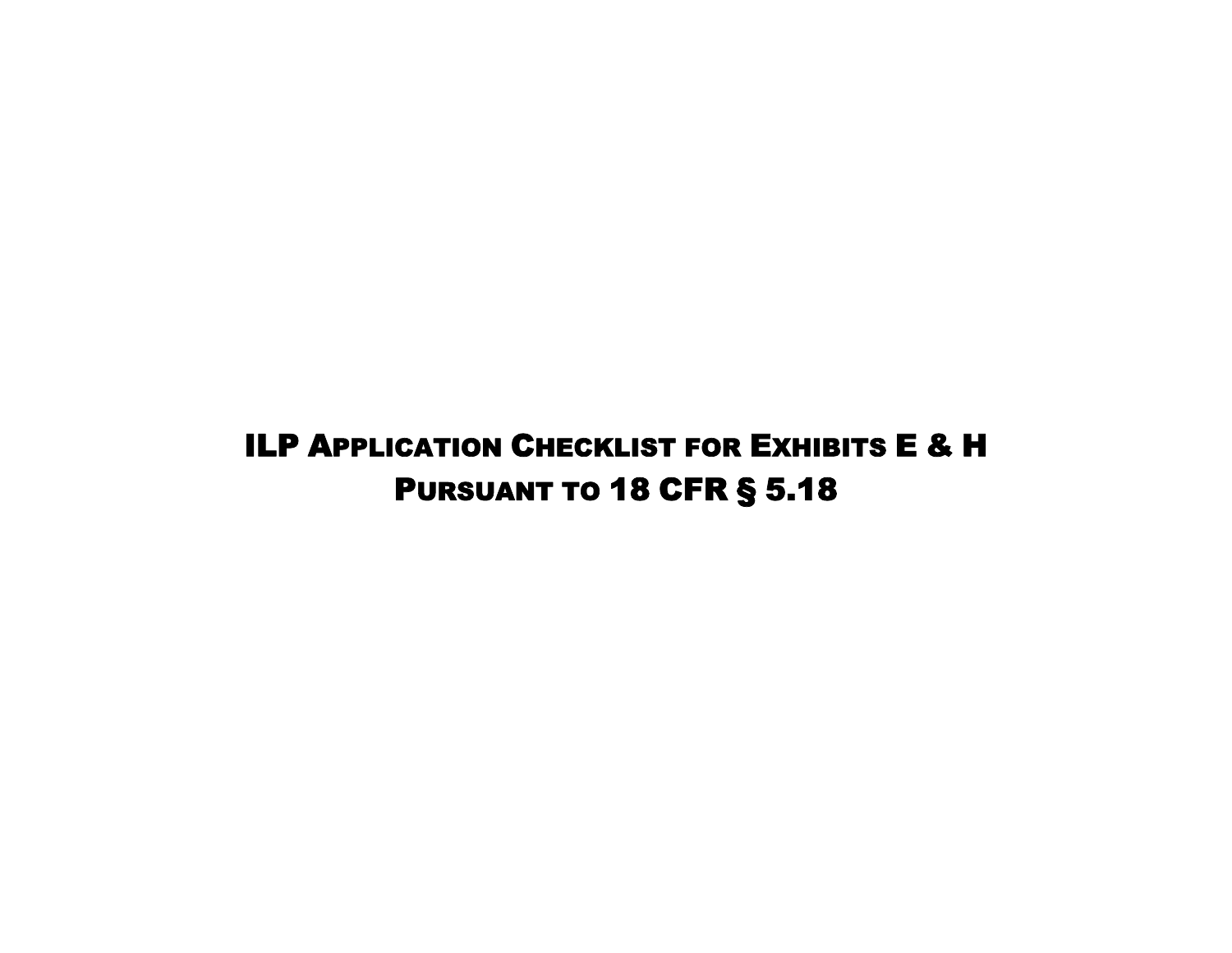## **ILP Application Checklist, exhibits E & H 18 CFR § 5.18**

| <b>SUBJECT</b>                                                                                                                                                                                          | <b>ADEQUATE</b> | <b>COMMENTS</b> |
|---------------------------------------------------------------------------------------------------------------------------------------------------------------------------------------------------------|-----------------|-----------------|
| § 5.18 (a) - GENERAL CONTENT REQUIREMENTS                                                                                                                                                               |                 |                 |
| (1) Identify entities with relevant proprietary rights                                                                                                                                                  |                 |                 |
| (2) Name and addresses for:                                                                                                                                                                             |                 |                 |
| ((i), (ii) (A), (iii) (A)) Every county, local political subdivision, and special<br>purpose political subdivision in which the project, or Federal facilities<br>used by the project, would be located |                 |                 |
| (ii)(B) Every local political subdivision (city, etc.) with a population of<br>5,000 or more people that is located within 15 miles of the project dam                                                  |                 |                 |
| (iii) (B) Every special purpose political subdivision (irrigation district,<br>etc.) that owns, maintains, or uses any facilities that the project would<br>use.                                        |                 |                 |
| (iv) Other interested or affected political entities                                                                                                                                                    |                 |                 |
| (v) Affected Indian tribes                                                                                                                                                                              |                 |                 |
| (3) (i) Certified mail filing notification for:                                                                                                                                                         |                 |                 |
| (A) Owners of underlying or adjacent property                                                                                                                                                           |                 |                 |
| (B) Entities identified in (a)(2) and any government agencies that<br>would likely be interested in or affected by the application                                                                      |                 |                 |
| (ii) Contents of Notice:                                                                                                                                                                                |                 |                 |
| • Applicant's name,                                                                                                                                                                                     |                 |                 |
| • Business address,                                                                                                                                                                                     |                 |                 |
| • Telephone number, &                                                                                                                                                                                   |                 |                 |
| • A copy of exhibit G                                                                                                                                                                                   |                 |                 |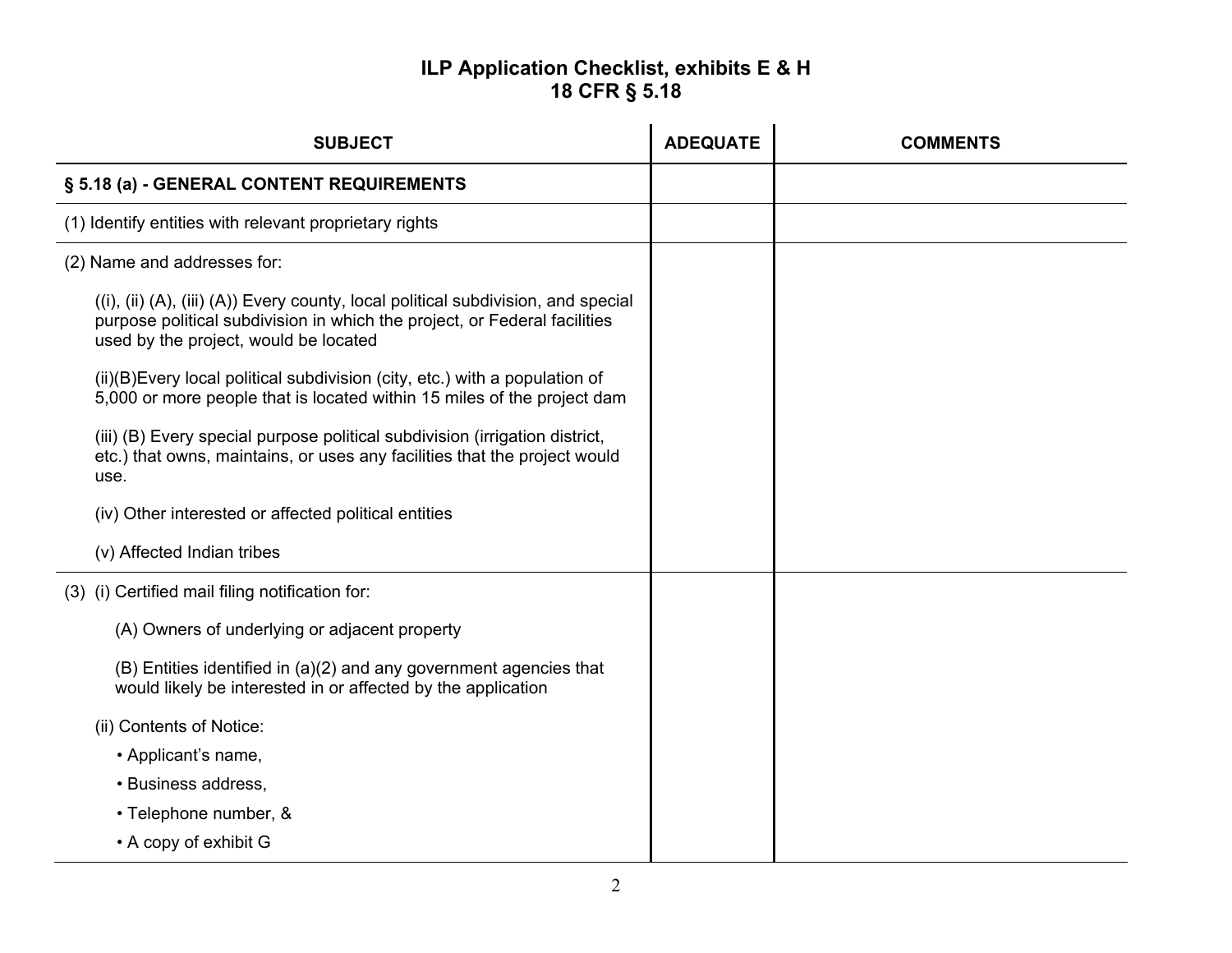| <b>SUBJECT</b>                                                                                                                                                                                    | <b>ADEQUATE</b> | <b>COMMENTS</b> |
|---------------------------------------------------------------------------------------------------------------------------------------------------------------------------------------------------|-----------------|-----------------|
| (4) (i) Verification of application facts (under oath)                                                                                                                                            |                 |                 |
| (ii) Notarized document verifying application contents (must include the<br>applicant's name and address, and the state and county in which the<br>application is executed).                      |                 |                 |
| (5) Additional Requirements by project type. (See Checklists for § 4.51 and<br>§ 4.61)                                                                                                            |                 |                 |
| (i) Minor projects or a major projects (5 MW or less) should include the<br>information required by § 4.61 (General instructions, initial statement,<br>and Exhibits A, B, C, D, F, and G)        |                 |                 |
| (ii) Major unconstructed projects or major modified projects should<br>include the information required by § 4.41 (General instructions, initial<br>statement, and Exhibits A, B, C, D, F, and G) |                 |                 |
| (iii) Major project--existing dam should include the information required<br>by § 4.51 (General instructions, initial statement, and Exhibits A, F, and<br>G)                                     |                 |                 |
| (iv) Projects located at a new dam or diversion where the applicant<br>seeks PURPA benefits should see § 292.208.                                                                                 |                 |                 |
| § 5.18 (b) EXHIBIT E- ENVIRONMENTAL EXHIBIT                                                                                                                                                       |                 |                 |
| <b>General Requirements:</b>                                                                                                                                                                      |                 |                 |
| • Address the resources listed in § 5.6 (the PAD)                                                                                                                                                 |                 |                 |
| • follow the Commission's "Preparing Environmental Assessments:<br>Guidelines for Applicants, Contractors, and Staff,"                                                                            |                 |                 |
| <b>Format and Content Requirements for Exhibit E</b>                                                                                                                                              |                 |                 |
| (1) Describe the river basin and tributaries including:                                                                                                                                           |                 |                 |
| • Basin area and stream length measurements                                                                                                                                                       |                 |                 |
| • Reference points (e.g., river miles)                                                                                                                                                            |                 |                 |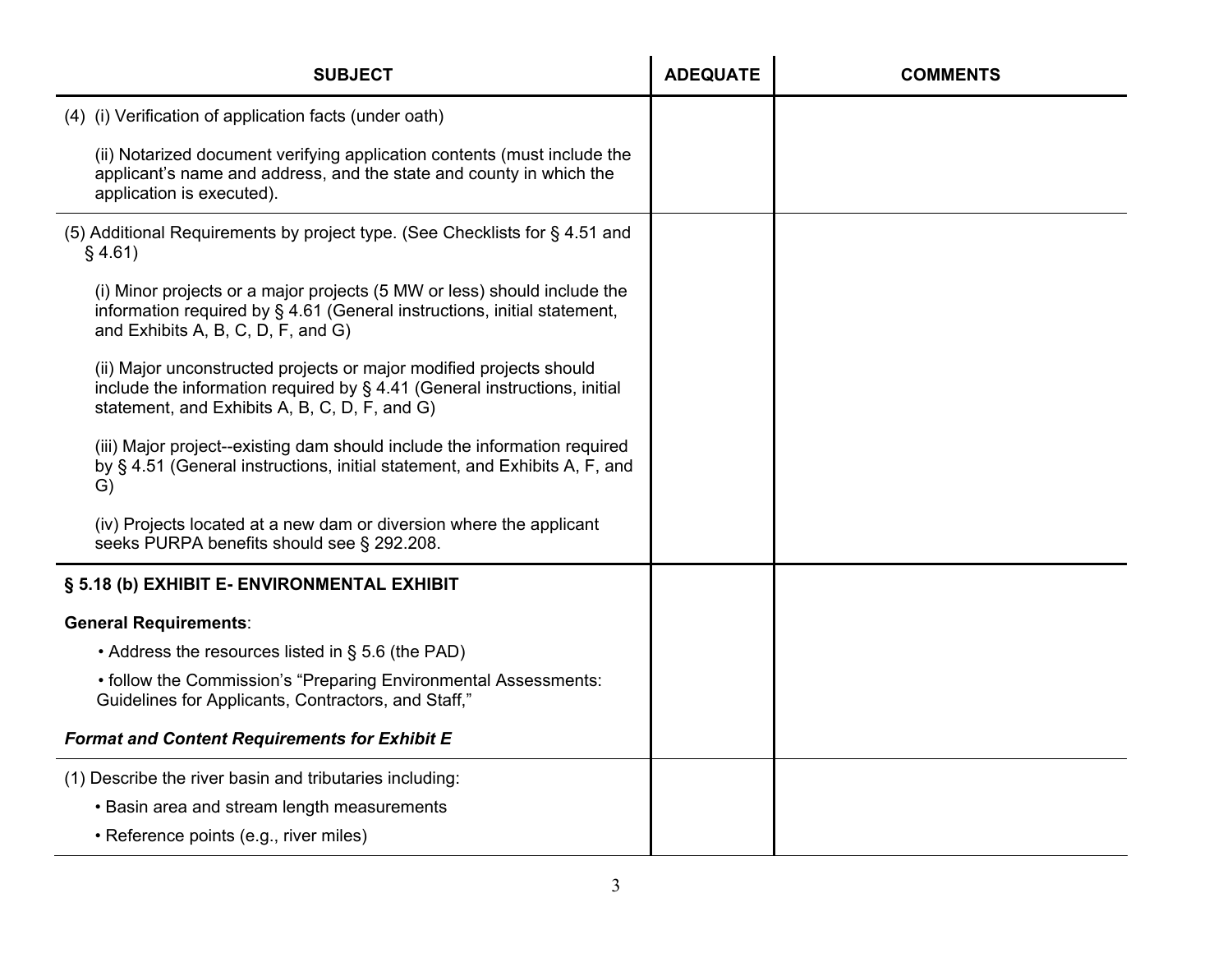| <b>SUBJECT</b>                                                                                                                  | <b>ADEQUATE</b> | <b>COMMENTS</b> |
|---------------------------------------------------------------------------------------------------------------------------------|-----------------|-----------------|
| • Topography and climate                                                                                                        |                 |                 |
| • Major land uses                                                                                                               |                 |                 |
| • Economic activities                                                                                                           |                 |                 |
| (2) Discuss the Cumulative Effects (based on Commission's Scoping<br>Document, consultation, and study requests) including the: |                 |                 |
| • Geographic and temporal scope of analysis                                                                                     |                 |                 |
| • Past, present, and future actions and their effects on resources over<br>30-50 years                                          |                 |                 |
| • Future actions' effect on cumulatively affected resources                                                                     |                 |                 |
| • Past actions' effects on the resources in the Affected Environment<br>Section.                                                |                 |                 |
| (3) Applicable Laws (status of compliance with or consultation under):                                                          |                 |                 |
| (i) Section 401 of the Clean Water Act (CWA)                                                                                    |                 |                 |
| (ii) Endangered Species Act (ESA)                                                                                               |                 |                 |
| (iii) Magnuson-Stevens Fishery Conservation and Management Act                                                                  |                 |                 |
| (iv) Coastal Zone Management Act (CZMA)                                                                                         |                 |                 |
| (v) National Historic Preservation Act (NHPA)                                                                                   |                 |                 |
| (vi) Pacific Northwest Power Planning and Conservation Act (Act)                                                                |                 |                 |
| (vii) Wild and Scenic Rivers and Wilderness Act                                                                                 |                 |                 |
| (4) Description of project facilities and operations including:                                                                 |                 |                 |
| (i) Maps showing facilities, lands, and waters within project boundary                                                          |                 |                 |
| (ii) Configuration of dams, spillways, penstocks, and other structures                                                          |                 |                 |
| (iii) Water surface area & elevation, impoundment(s) gross storage area                                                         |                 |                 |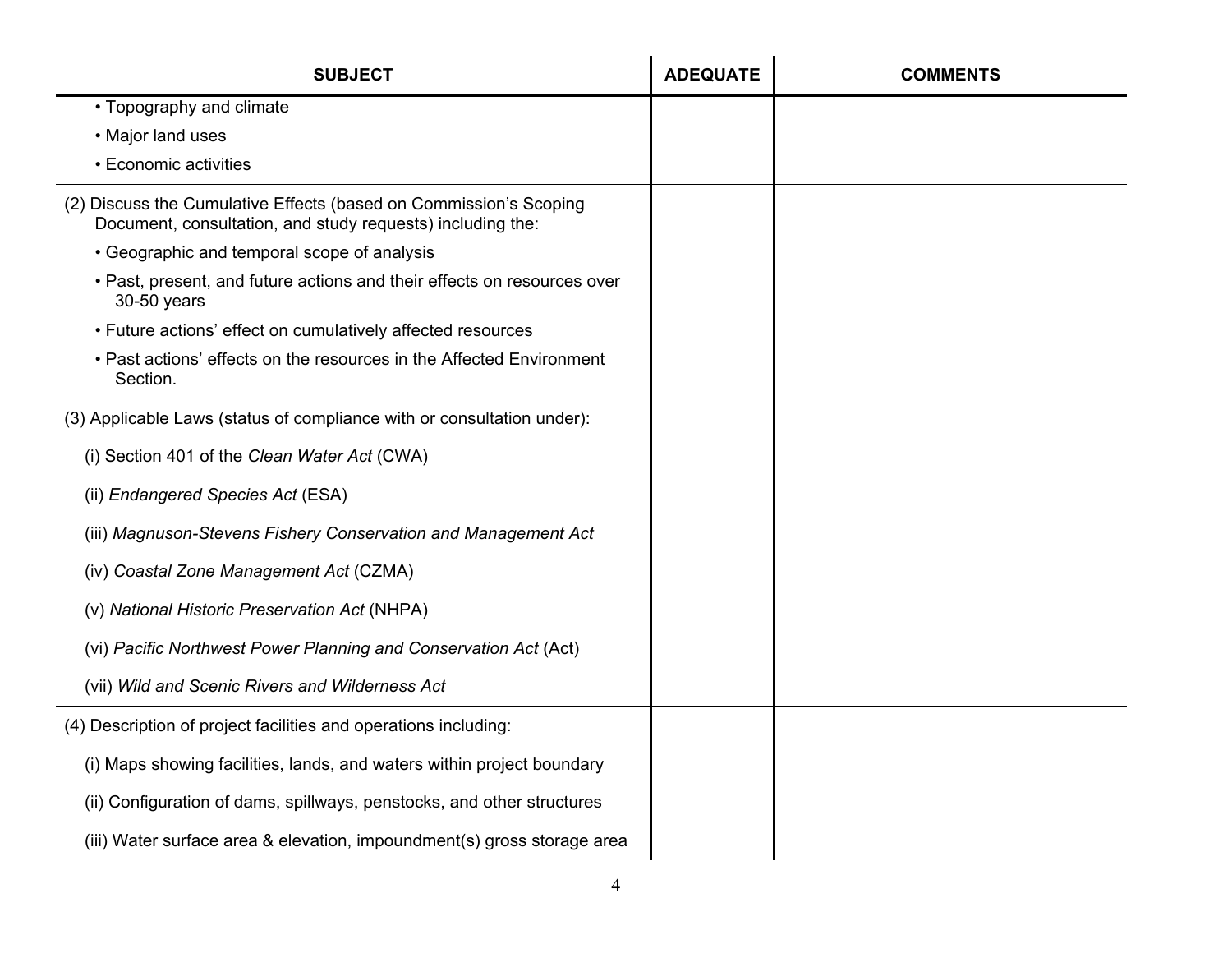| <b>SUBJECT</b>                                                                                                                                                              | <b>ADEQUATE</b> | <b>COMMENTS</b> |
|-----------------------------------------------------------------------------------------------------------------------------------------------------------------------------|-----------------|-----------------|
| (iv) Number, type, and minimum and maximum hydraulic capacity and<br>installed capacity of existing and proposed turbines or generators                                     |                 |                 |
| (v) Dependable capacity, and average annual energy production                                                                                                               |                 |                 |
| (vi) The current and proposed operation of the project, including daily or<br>seasonal ramping rates, flushing flows, reservoir operations, and flood<br>control operations |                 |                 |
| (5) Proposed Action and Alternatives                                                                                                                                        |                 |                 |
| (i) Explain the effects of the applicant's proposal on each resource and<br>include:                                                                                        |                 |                 |
| (A) The affected environment                                                                                                                                                |                 |                 |
| (B) The effects of the applicant's licensing proposal and, if reasonably<br>possible, any terms and conditions filed with the Commission                                    |                 |                 |
| (C) Unavoidable adverse impacts                                                                                                                                             |                 |                 |
| (ii) Additional Information pertaining to the resources listed in $\S 5.6$ or $\S$<br>5.8:                                                                                  |                 |                 |
| (A) Describe the affected environment by resource area including:                                                                                                           |                 |                 |
| • Any Information developed or obtained by the applicant                                                                                                                    |                 |                 |
| • Socioeconomic conditions in the project vicinity (land use patterns,<br>population patterns, and sources of employment, etc.).                                            |                 |                 |
| (B) Present environmental study results by resource area and:                                                                                                               |                 |                 |
| . Evaluate the beneficial and adverse effects of the proposed project                                                                                                       |                 |                 |
| • Describe any anticipated continuing environmental impacts and<br>incremental impacts of proposed new development                                                          |                 |                 |
| (C) Describe proposed environmental measures by resource area<br>including:                                                                                                 |                 |                 |
| • Changes in the project design or operations to address                                                                                                                    |                 |                 |
| 5                                                                                                                                                                           |                 |                 |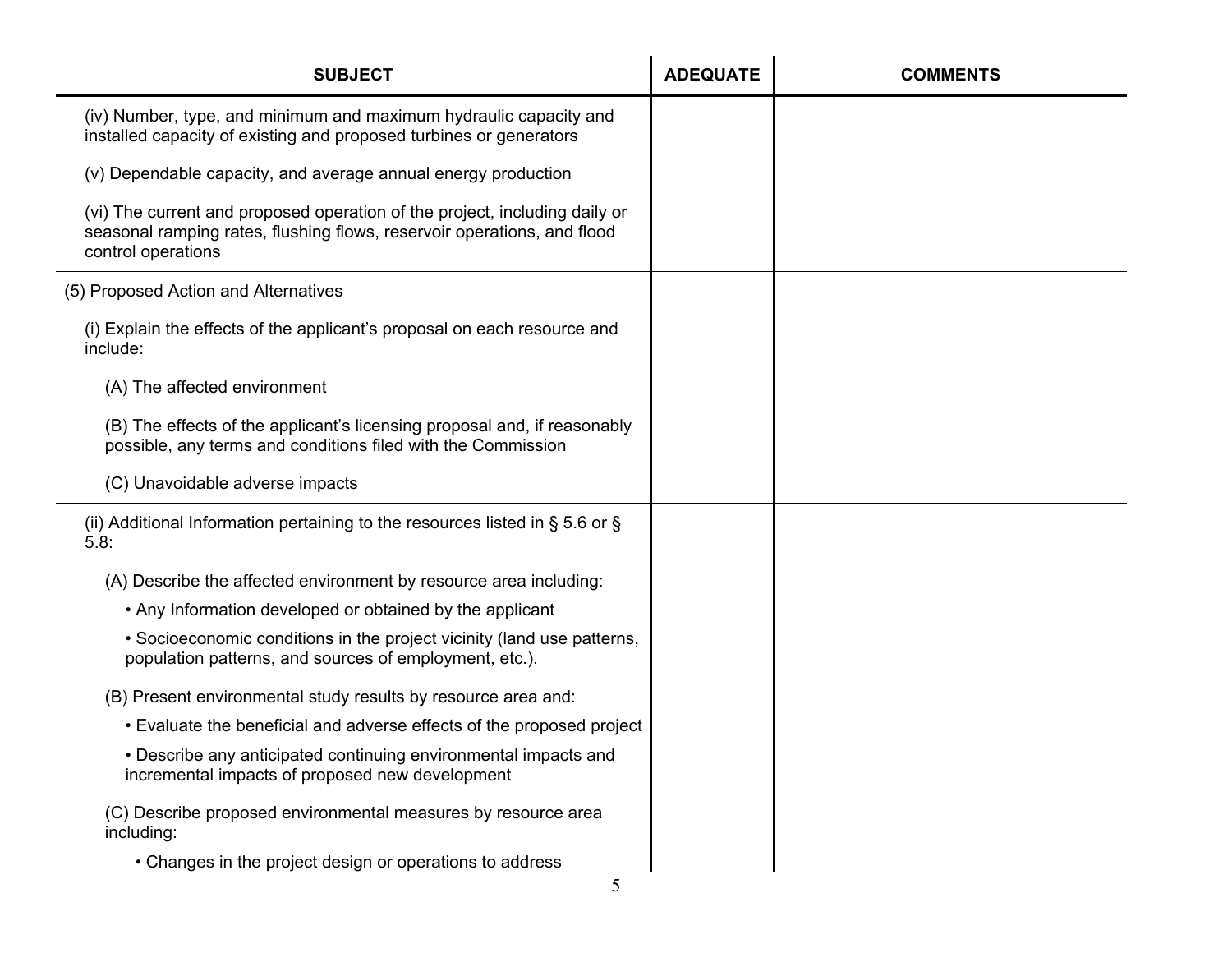| <b>SUBJECT</b>                                                                                                                                                                                                                            | <b>ADEQUATE</b> | <b>COMMENTS</b> |
|-------------------------------------------------------------------------------------------------------------------------------------------------------------------------------------------------------------------------------------------|-----------------|-----------------|
| environmental effects and the basis for such measures                                                                                                                                                                                     |                 |                 |
| . How each proposed measure would protect or enhance the<br>existing environment including, when possible, anticipated benefits<br>in non-monetary terms                                                                                  |                 |                 |
| • Existing measures to be continued for the purpose of protecting<br>and improving the environment and any proposed preliminary<br>environmental measures received from the consulted resource<br>agencies, Indian tribes, or the public. |                 |                 |
| • If measures, proposed by a resource agency, Indian tribe, or<br>member of the public, are not adopted, state the reasons based on<br>project-specific information.                                                                      |                 |                 |
| (D) Unavoidable adverse impacts                                                                                                                                                                                                           |                 |                 |
| • Duration of impacts                                                                                                                                                                                                                     |                 |                 |
| • Significance of impacts (minor or major)                                                                                                                                                                                                |                 |                 |
| • Cumulative or site-specific impacts                                                                                                                                                                                                     |                 |                 |
| (E) Economic Analysis including annualized current cost-based<br>information on the:                                                                                                                                                      |                 |                 |
| • Cost of operating and maintaining the project (existing projects)                                                                                                                                                                       |                 |                 |
| • Cost of constructing, operating, and maintaining the proposed<br>project (new project)                                                                                                                                                  |                 |                 |
| • Cost of resource protection, mitigation, or enhancement<br>measures                                                                                                                                                                     |                 |                 |
| • Value of developmental resources (existing license)                                                                                                                                                                                     |                 |                 |
| • Value of developmental resources for proposed project (new<br>project)                                                                                                                                                                  |                 |                 |
| • Developmental resources may include power generation, water<br>supply, irrigation, navigation, and flood control.                                                                                                                       |                 |                 |
| • Any reduction in value of project development resource                                                                                                                                                                                  |                 |                 |
| (F) Consistency with comprehensive plans                                                                                                                                                                                                  |                 |                 |
| • Explain how proposed project would, would not, or should comply                                                                                                                                                                         |                 |                 |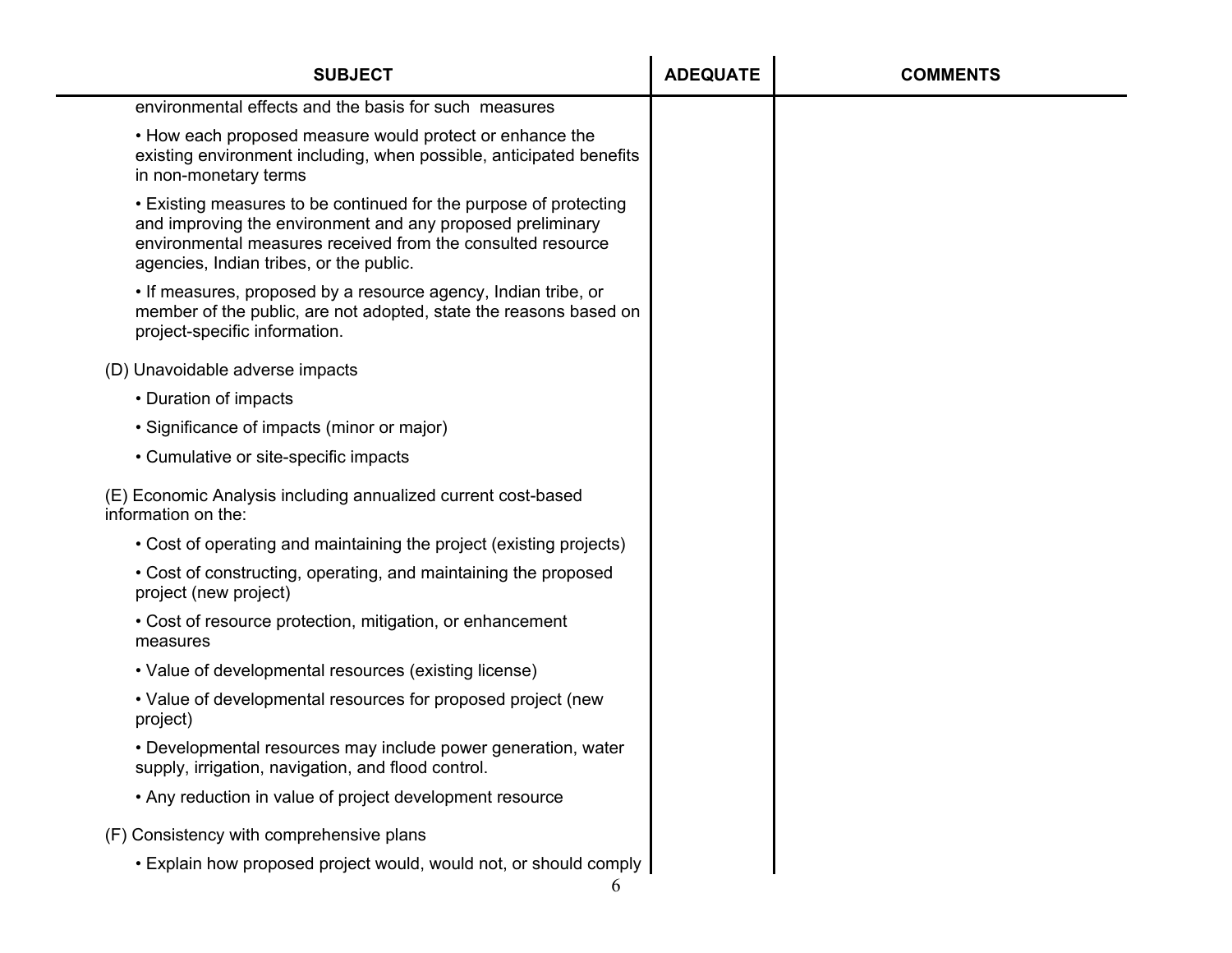| <b>SUBJECT</b>                                                                                                                              | <b>ADEQUATE</b> | <b>COMMENTS</b> |
|---------------------------------------------------------------------------------------------------------------------------------------------|-----------------|-----------------|
| with relevant comprehensive plans.                                                                                                          |                 |                 |
| (G) Document consultation by listing the name, and address of entities<br>consulted in preparation of the Environmental Document            |                 |                 |
| (H) Literature cited                                                                                                                        |                 |                 |
| (2) Additional required information includes:                                                                                               |                 |                 |
| (A) Functional design drawings of fish passage, collection, and other<br>facilities necessary to implement environmental measures. (§ 4.39) |                 |                 |
| (B) Description of operation and maintenance procedures for existing or<br>proposed facilities or measures                                  |                 |                 |
| (C) Schedule for construction and implementation of proposed<br>measures.                                                                   |                 |                 |
| (D) Cost estimates for construction, operation and maintenance of any<br>proposed facilities or environmental measures                      |                 |                 |
| (E) Map or drawing indicating existing and proposed measures and<br>facilities $(\S 4.39)$                                                  |                 |                 |
| § 5.18 (c) - EXHIBIT H                                                                                                                      |                 |                 |
| (1) Filing Requirements for New Licenses                                                                                                    |                 |                 |
| (i) General requirements for all applicants                                                                                                 |                 |                 |
| (A) Plans and ability to operate and maintain reliable service by:                                                                          |                 |                 |
| (1) Increasing capacity or project generation                                                                                               |                 |                 |
| (2) Coordinating with upstream & downstream projects                                                                                        |                 |                 |
| (3) Coordinating with electrical systems to minimize costs                                                                                  |                 |                 |
| (B) Applicant's short & long term need for project power including:                                                                         |                 |                 |
| (1) Reasonable costs and availability of alternative sources of power                                                                       |                 |                 |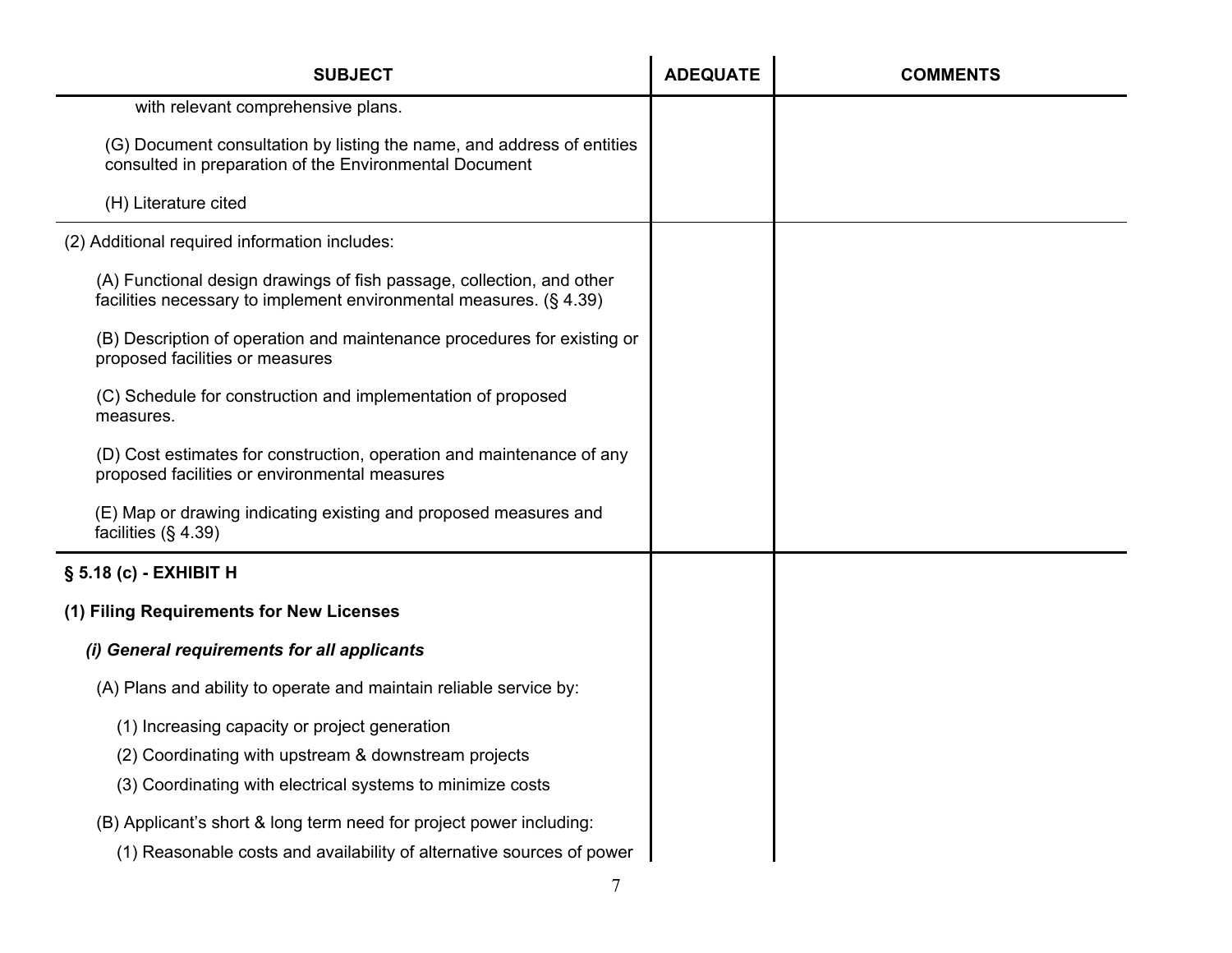| <b>SUBJECT</b>                                                                                                                                                  | <b>ADEQUATE</b> | <b>COMMENTS</b> |
|-----------------------------------------------------------------------------------------------------------------------------------------------------------------|-----------------|-----------------|
| if the license is denied                                                                                                                                        |                 |                 |
| (2) Costs incurred for alternate power, if the license is denied                                                                                                |                 |                 |
| (3) The effect of each alternate source of power on:                                                                                                            |                 |                 |
| (a) the applicant's customers,                                                                                                                                  |                 |                 |
| (b) load and operating characteristics,                                                                                                                         |                 |                 |
| (c) the communities served                                                                                                                                      |                 |                 |
| (C) Data showing the need, cost and availability of alternative power<br>sources including:                                                                     |                 |                 |
| (1) The average annual cost of power (include the basis for the<br>calculation)                                                                                 |                 |                 |
| (2) The resources required by applicant to meet applicant's capacity<br>& energy needs over the short/long term; including                                      |                 |                 |
| (a) Energy and capacity resources,                                                                                                                              |                 |                 |
| (b) A resource analysis (including resource margins), &                                                                                                         |                 |                 |
| (c) Load management measures effect on capacity and energy<br>requirements                                                                                      |                 |                 |
| (iv) For alternate sources of power including new capacity at existing<br>units, new construction, off-system power purchases, & load<br>management. measures - |                 |                 |
| (1) Show annual cost of alternative,                                                                                                                            |                 |                 |
| (2) Basis of cost,                                                                                                                                              |                 |                 |
| (3) Discussion of relative merit of each alternative,                                                                                                           |                 |                 |
| (4) Effect on direct provider                                                                                                                                   |                 |                 |
| (D) Effect of losing power on applicant's own industrial facilities, its<br>workers, and the related community                                                  |                 |                 |
| (E) Statement of tribe's need for power (applies to applicants who are<br>Indian tribes)                                                                        |                 |                 |
| (F) Impact on applicant's transmission system of receiving/not receiving                                                                                        |                 |                 |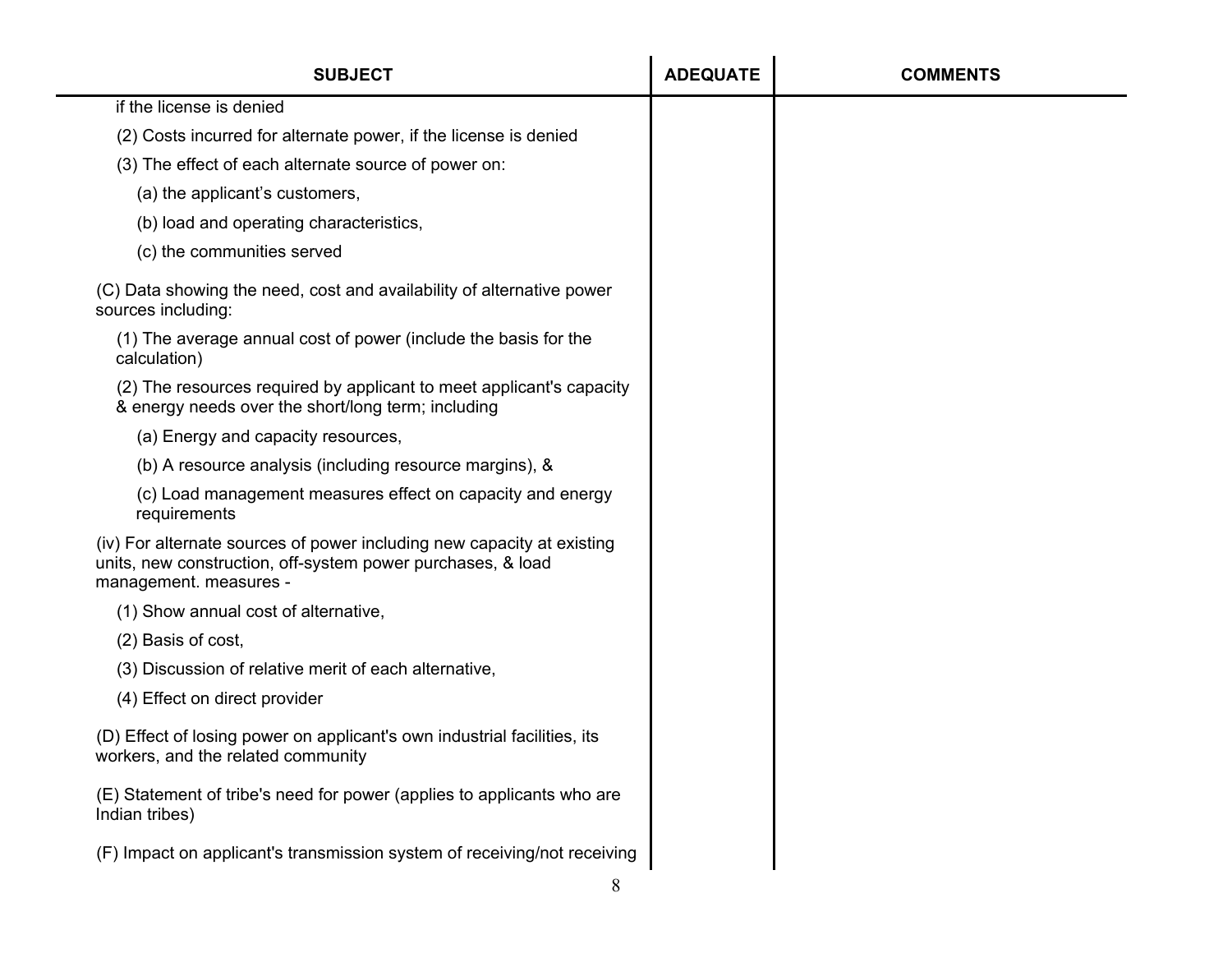| <b>SUBJECT</b>                                                                                                                                                      | <b>ADEQUATE</b> | <b>COMMENTS</b> |
|---------------------------------------------------------------------------------------------------------------------------------------------------------------------|-----------------|-----------------|
| license, including:.                                                                                                                                                |                 |                 |
| (1) Effects of redistributing flows, line losses, new lines, with costs                                                                                             |                 |                 |
| (2) Advantages of applicant's transmission system in power<br>distribution                                                                                          |                 |                 |
| (3) Detailed single-line diagrams                                                                                                                                   |                 |                 |
| (G) Statement of need to modify project & conformance with<br>compliance plans (if applicant intends to modify the plans)                                           |                 |                 |
| (H) Statement of conformity with compliance plans (if applicant does not<br>intend to change the plans)                                                             |                 |                 |
| (I) Applicant's financial & personnel resources to meet obligations under<br>new license                                                                            |                 |                 |
| (J)Notify lands owners, by certified mail, of any planned expansion                                                                                                 |                 |                 |
| (K) Applicant's electricity consumption efficiency improvement program<br>including:                                                                                |                 |                 |
| (1) Applicant's record assisting its customers to conserve electricity<br>and its plans and capabilities for promoting future electricity<br>conservation           |                 |                 |
| (2) Compliance of the applicant's energy conservation plans with<br>any regulatory requirements                                                                     |                 |                 |
| (L) Names and addresses of every Indian tribe with underlying land or<br>land that may be otherwise be affected by the proposed project                             |                 |                 |
| (ii) Information to be provided by an applicant licensee                                                                                                            |                 |                 |
| $(A)$ the information specified in $(c)(1)$                                                                                                                         |                 |                 |
| (B) A statement of measures taken or planned by the licensee to ensure<br>safe management, operation, and maintenance of the project, including<br>descriptions of: |                 |                 |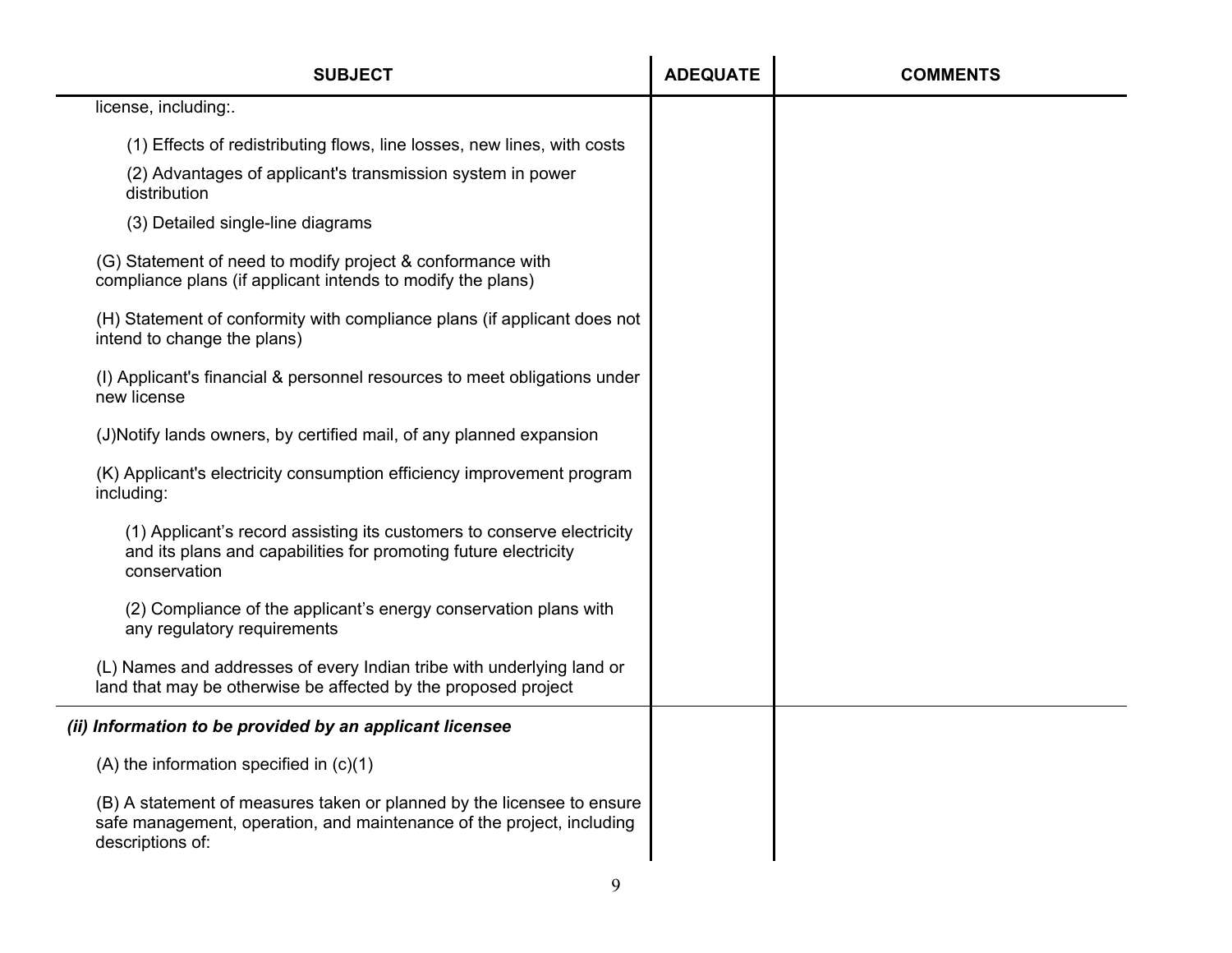| <b>SUBJECT</b>                                                                                                                                                                                                                                            | <b>ADEQUATE</b> | <b>COMMENTS</b> |
|-----------------------------------------------------------------------------------------------------------------------------------------------------------------------------------------------------------------------------------------------------------|-----------------|-----------------|
| (1) Existing and planned operation of the project during flood<br>conditions                                                                                                                                                                              |                 |                 |
| (2) Any warning devices used to ensure downstream public safety                                                                                                                                                                                           |                 |                 |
| (3) Any proposed changes to the project's operation or downstream<br>development that might affect the existing Emergency Action Plan                                                                                                                     |                 |                 |
| (4) Existing and planned monitoring devices to detect structural<br>movement or stress, seepage, uplift, equipment failure, or water<br>conduit failure, including maintenance and monitoring programs used<br>or planned in conjunction with the devices |                 |                 |
| (5) The project's employee safety and public safety record                                                                                                                                                                                                |                 |                 |
| (C) Description of the current project operation (include constraints)                                                                                                                                                                                    |                 |                 |
| (D) Discussion of the project's history and record of programs to<br>upgrade project operation and maintenance                                                                                                                                            |                 |                 |
| (E) Summary of any lost generation over the last five years due to<br>unscheduled outages. Include the cause, duration, and corrective<br>action.                                                                                                         |                 |                 |
| (F) Licensee's record of compliance with the existing license. Include a<br>list of noncompliance incidents, their disposition, and any<br>documentation relating to each incident.                                                                       |                 |                 |
| (G) Discussion of any actions taken by the existing licensee related to a<br>project that affects the public.                                                                                                                                             |                 |                 |
| (H) Summary of ownership and operating expenses that would be<br>reduced if the project license were transferred from the existing<br>licensee.                                                                                                           |                 |                 |
| (I) Statement of annual fees paid under Part I of the FPA for the use of<br>any Federal or Indian lands included within the project boundary                                                                                                              |                 |                 |
| (iii) Information to be provided by an applicant who is not an existing                                                                                                                                                                                   |                 |                 |